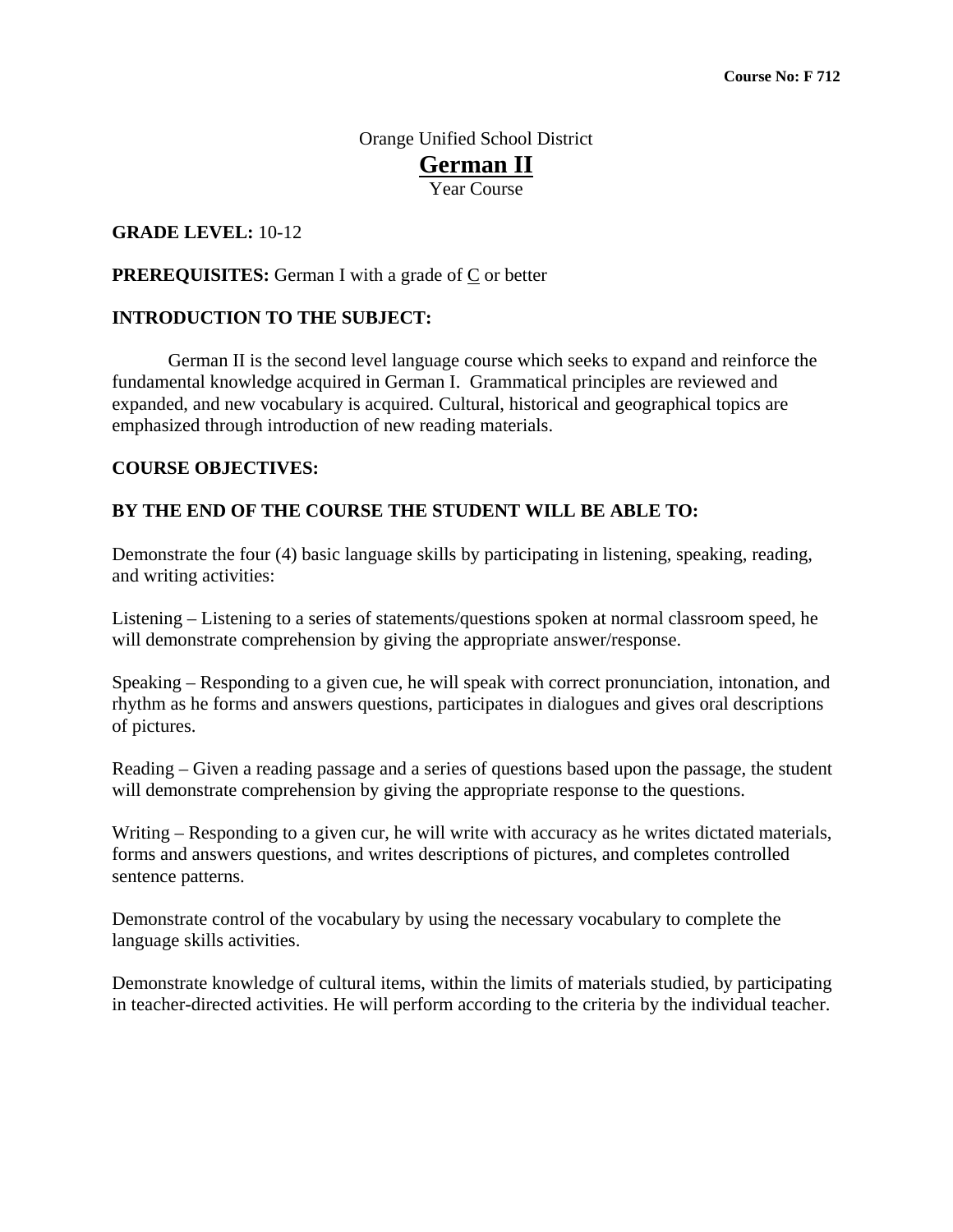German II Page 2

## **COURSE OVERVIEW AND APPROXIMATE UNIT TIME ALLOTMENTS:**

#### **FIRST SEMESTER** Weeks

#### I. Vocabulary Themes 9

- A. General review of German I material
- B. Personal pronouns in the dative and accusative
- C. Indirect objects
- D. Dative verbs
- E. Inseparable prefix verbs
- F. Two-way prepositions
- G. Post office, city, newspapers, television
- H. Basic composition

### II. Grammar 9

- A. Dependent clauses
- B. Subordinating conjunctions
- C. Reflexive construction
- D. -ieren Verbs
- E. Irregular-weak verbs
- F. Da- and wo- compounds (beginning comprehension)
- G. Adjective endings after der and dieser words
- H. Parts of the body
- I. Personal hygiene
- J. Inhabitants of cities or countries
- K. Farm expressions
- L. The Rhine/The Main/The Danube Roman History in Europe

 $\mathcal{L}_\mathcal{L}$  , where  $\mathcal{L}_\mathcal{L}$  is the contract of the contract of the contract of the contract of the contract of

M. Love of nature and hiking

Total Weeks 1<sup>st</sup> Semester 18

## **SECOND SEMESTER** 9

- I. Vocabulary Themes
	- A. Im and am
	- B. Adjective endings after ein-words
	- C. Narrative past (beginning comprehension)
	- D. Als, wenn, wann
	- E. Würde-construction
	- F. (levels 3 and 4)
	- G. un-and –los
	- H. The ordinal numbers, dates (review)